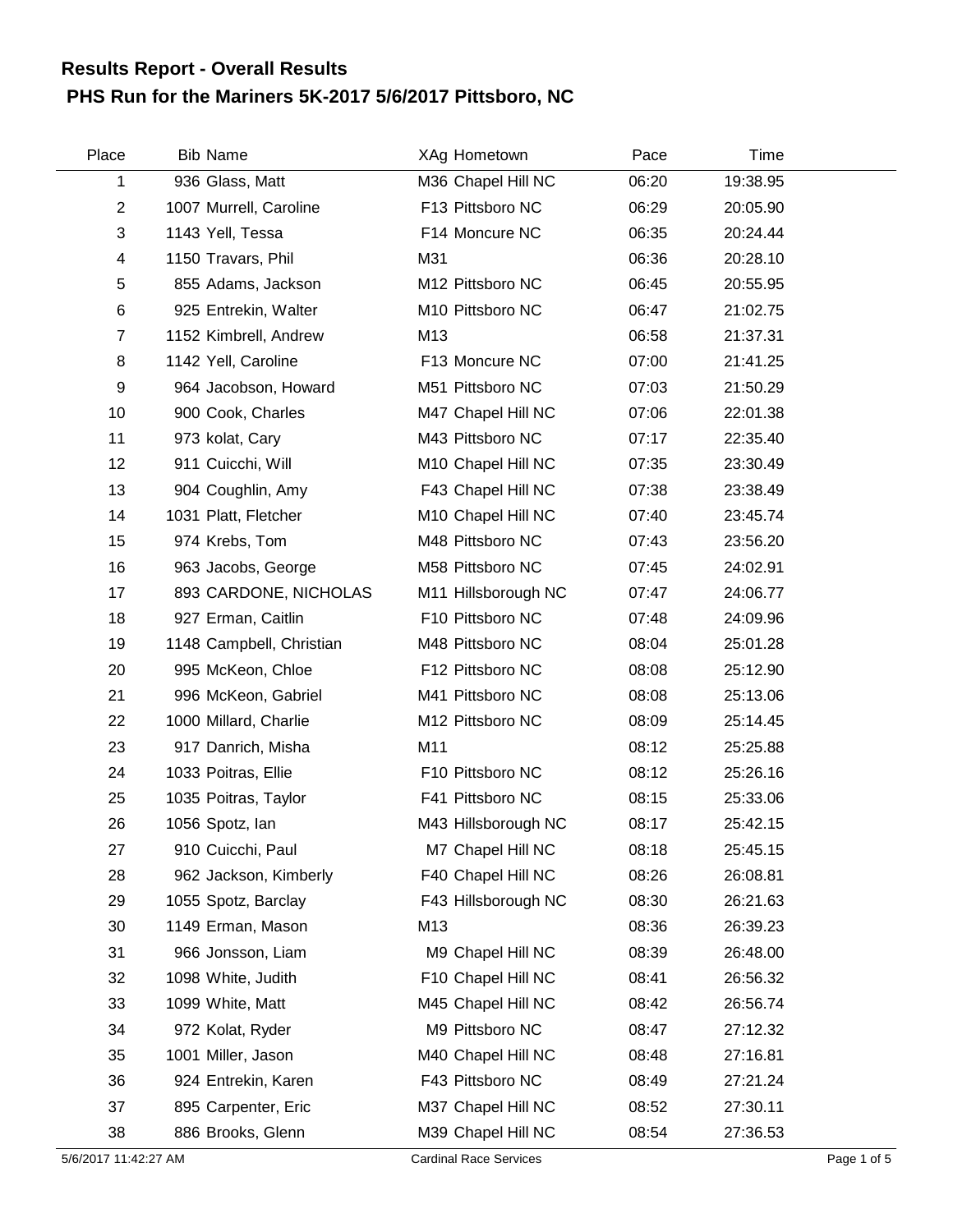| Place | <b>Bib Name</b>           | XAg Hometown        | Pace  | Time     |  |
|-------|---------------------------|---------------------|-------|----------|--|
| 39    | 854 Adams, Avery          | F9 Pittsboro NC     | 08:55 | 27:38.75 |  |
| 40    | 853 Adamo, Allyson        | F41 Chapel Hill NC  | 08:58 | 27:48.33 |  |
| 41    | 957 Hudec, Thaddeus       | M9 Chapel Hill NC   | 09:03 | 28:03.84 |  |
| 42    | 1054 Sorrell, Shelbee     | F31 Chapel Hill NC  | 09:04 | 28:05.76 |  |
| 43    | 939 Goyea, Eddie          | M45 Pittsboro NC    | 09:08 | 28:18.34 |  |
| 44    | 1144 Hall, Julia          | F9 Pittsboro NC     | 09:21 | 28:57.59 |  |
| 45    | 894 cardone, Rob          | M45 Hillsborough NC | 09:24 | 29:08.99 |  |
| 46    | 1065 Stout, Ricky         | M55 Goldston NC     | 09:26 | 29:13.31 |  |
| 47    | 857 Adams, Ned            | M44 Pittsboro NC    | 09:26 | 29:15.48 |  |
| 48    | 1146 Hills, Michael       | M76 Chapel Hill NC  | 09:28 | 29:22.02 |  |
| 49    | 1002 Morgan, Alex         | M10 Siler City NC   | 09:38 | 29:51.96 |  |
| 50    | 1029 Pignatora, Andy      | M44 Chapel Hill NC  | 09:39 | 29:53.86 |  |
| 51    | 934 Fink, Michael         | M46 Pittsboro NC    | 09:43 | 30:06.43 |  |
| 52    | 874 bartholomew, olivia   | F11 Pittsboro NC    | 09:48 | 30:22.46 |  |
| 53    | 993 McGuire, Steve        | M45 Chapel Hill NC  | 09:48 | 30:22.69 |  |
| 54    | 896 Carpenter, Kimberly   | F35 Chapel Hill NC  | 09:56 | 30:49.13 |  |
| 55    | 867 Atkins, Christopher   | M11 Chapel Hill NC  | 10:07 | 31:20.21 |  |
| 56    | 1081 Turner, Morgan       | M10 Chapel Hill NC  | 10:07 | 31:21.62 |  |
| 57    | 991 Matthews, Lee         | M45 Pittsboro NC    | 10:07 | 31:22.11 |  |
| 58    | 985 MacMillan, Ramsay     | M45 Chapel Hill NC  | 10:21 | 32:05.42 |  |
| 59    | 1073 Teta, Ronda          | F46 Pittsboro NC    | 10:23 | 32:09.80 |  |
| 60    | 1072 teta, rick           | m47 Pittsboro NC    | 10:23 | 32:10.01 |  |
| 61    | 1020 Parenti, Austin      | M6 Chapel Hill NC   | 10:23 | 32:11.80 |  |
| 62    | 998 McNabb, James         | M10 Chapel Hill NC  | 10:27 | 32:22.63 |  |
| 63    | 1034 Poitras, Lucy        | F7 Pittsboro NC     | 10:28 | 32:27.62 |  |
| 64    | 881 Bowling, Bauer        | M8 Pittsboro NC     | 10:29 | 32:28.53 |  |
| 65    | 1042 Robinson, Carter     | M8 Pittsboro NC     | 10:30 | 32:33.08 |  |
| 66    | 1090 Wanderski, Jacob     | M8 Chapel Hill NC   | 10:30 | 32:34.18 |  |
| 67    | 926 Eriksen, Kathryn      | F35 Chapel Hill NC  | 10:31 | 32:35.90 |  |
| 68    | 906 Coykendall, Tim       | M44 Chapel Hill NC  | 10:32 | 32:38.42 |  |
| 69    | 907 Coykendall, Will      | M9 Chapel Hill NC   | 10:32 | 32:40.62 |  |
| 70    | 967 Jonsson Funk, Michele | F45 Chapel Hill NC  | 10:37 | 32:54.04 |  |
| 71    | 878 Boecke, Erin          | F37 Pittsboro NC    | 10:38 | 32:58.11 |  |
| 72    | 876 Blanchard, Laura      | F40 Chapel Hill NC  | 10:42 | 33:10.58 |  |
| 73    | 1089 Wanderski, David     | M5 Chapel Hill NC   | 10:47 | 33:24.71 |  |
| 74    | 1092 Wanderski, Mike      | M42 Chapel Hill NC  | 10:47 | 33:25.06 |  |
| 75    | 956 Hubbard, Olivia       | F8 Chapel Hill NC   | 10:52 | 33:41.27 |  |
| 76    | 955 Hubbard, Joseph       | M36 Chapel Hill NC  | 10:52 | 33:41.62 |  |
| 77    | 865 Altenburg, Ben        | M7 Chapel Hill NC   | 10:59 | 34:03.57 |  |
| 78    | 1093 Wanderski, Noy       | F37 Chapel Hill NC  | 11:04 | 34:18.16 |  |
| 79    | 1015 Pallen, Chris        | M36 Pittsboro NC    | 11:10 | 34:36.32 |  |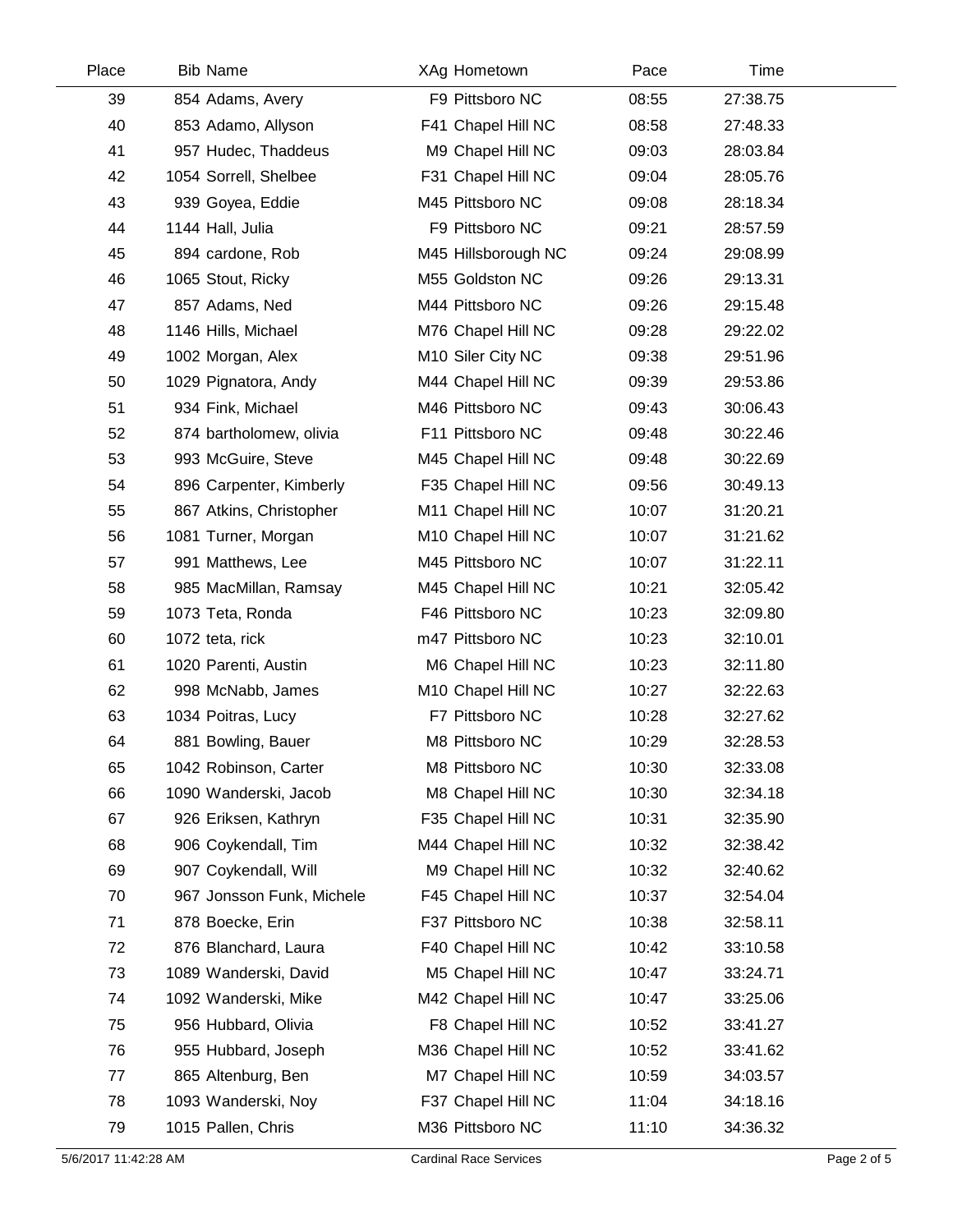| Place | <b>Bib Name</b>              | XAg Hometown       | Pace  | Time     |  |
|-------|------------------------------|--------------------|-------|----------|--|
| 80    | 871 ballard, sydney          | F10 Chapel Hill NC | 11:10 | 34:37.45 |  |
| 81    | 1151 Krawczel, Joy           | F38                | 11:10 | 34:38.20 |  |
| 82    | 1017 Pallen, Madelyn         | F9 Pittsboro NC    | 11:10 | 34:38.20 |  |
| 83    | 929 EVEREST, LORRAINE        | F47 Pittsboro NC   | 11:11 | 34:41.38 |  |
| 84    | 928 Everest, benjamin        | M11 Pittsboro NC   | 11:11 | 34:41.49 |  |
| 85    | 1013 Nash, Olivia            | F11 Chapel Hill NC | 11:18 | 35:01.69 |  |
| 86    | 1004 Mortimer, Greg          | M41 Chapel Hill NC | 11:19 | 35:03.39 |  |
| 87    | 989 Mathews, Tyler           | M8 Pittsboro NC    | 11:19 | 35:04.57 |  |
| 88    | 999 McNabb, Kelly            | F35 Pittsboro NC   | 11:20 | 35:07.13 |  |
| 89    | 988 Mathews, Stephanie       | F39 Pittsboro NC   | 11:22 | 35:15.73 |  |
| 90    | 901 Cook, Mason              | M12 Chapel Hill NC | 11:27 | 35:30.43 |  |
| 91    | 1136 Wilson, Zachary         | M11 Chapel Hill NC | 11:36 | 35:56.45 |  |
| 92    | 1005 Mortimer, Leo           | M9 Chapel Hill NC  | 11:37 | 36:00.01 |  |
| 93    | 1087 Verinder, E             | M13 Chapel Hill NC | 11:39 | 36:06.16 |  |
| 94    | 884 Bradley, Michael         | M37 Pittsboro NC   | 11:44 | 36:21.65 |  |
| 95    | 992 McGuire, Claire          | F8 Chapel Hill NC  | 11:50 | 36:40.69 |  |
| 96    | 1026 Patteson, Jennifer      | F37 Chapel Hill NC | 11:56 | 37:00.45 |  |
| 97    | 986 Mathews, Nolan           | M6 Pittsboro NC    | 12:04 | 37:25.93 |  |
| 98    | 987 Mathews, Ryan            | M39 Pittsboro NC   | 12:05 | 37:26.95 |  |
| 99    | 866 Ames, Chloe              | F9 Chapel Hill NC  | 12:15 | 37:57.73 |  |
| 100   | 898 Clamann, Michael         | M46 Chapel Hill NC | 12:15 | 37:58.51 |  |
| 101   | 899 Clamann, Nicole          | F8 Chapel Hill NC  | 12:15 | 37:59.00 |  |
| 102   | 940 Goyea, Lizzie            | F11 Carrboro NC    | 12:16 | 38:01.54 |  |
| 103   | 1006 Mortimer, Marie         | F43 Chapel Hill NC | 12:18 | 38:08.73 |  |
| 104   | 937 Gonzalez, Carmen         | F38 Chapel Hill NC | 12:22 | 38:19.65 |  |
| 105   | 949 Hernandez-Gonzalez, Joaq | M7 Chapel Hill NC  | 12:22 | 38:20.12 |  |
| 106   | 918 Demetriou, Chris         | M42 Chapel Hill NC | 12:23 | 38:22.92 |  |
| 107   | 919 Demetriou, Olivia        | F7 Chapel Hill NC  | 12:23 | 38:23.18 |  |
| 108   | 1003 Mortimer, Emma          | F11 Chapel Hill NC | 12:26 | 38:32.59 |  |
| 109   | 1137 Wolf, Jordan            | M33 Pittsboro NC   | 12:27 | 38:36.88 |  |
| 110   | 891 Cantrell, Claire         | F8 Chapel Hill NC  | 12:28 | 38:40.27 |  |
| 111   | 1021 Parenti, Olivia         | F6 Chapel Hill NC  | 12:29 | 38:40.57 |  |
| 112   | 873 bartholomew, mia         | F10 Pittsboro NC   | 12:30 | 38:44.51 |  |
| 113   | 1088 Vernon-Platt, Tracy     | F42 Chapel Hill NC | 12:35 | 39:00.99 |  |
| 114   | 976 Kupka, Lance             | M45 Chapel Hill NC | 12:37 | 39:05.36 |  |
| 115   | 975 Kupka, Ava               | F9 Chapel Hill NC  | 12:37 | 39:05.83 |  |
| 116   | 1138 Wolf, Sophia            | F6 Pittsboro NC    | 12:38 | 39:10.92 |  |
| 117   | 984 MacMillan, Leah          | F44 Chapel Hill NC | 12:48 | 39:39.37 |  |
| 118   | 982 MacMillan, Christopher   | F9 Chapel Hill NC  | 12:48 | 39:39.67 |  |
| 119   | 877 Boecke, Ella             | F11 Pittsboro NC   | 12:51 | 39:48.58 |  |
| 120   | 1141 Wright, Michael         | M41 Pittsboro NC   | 12:51 | 39:49.32 |  |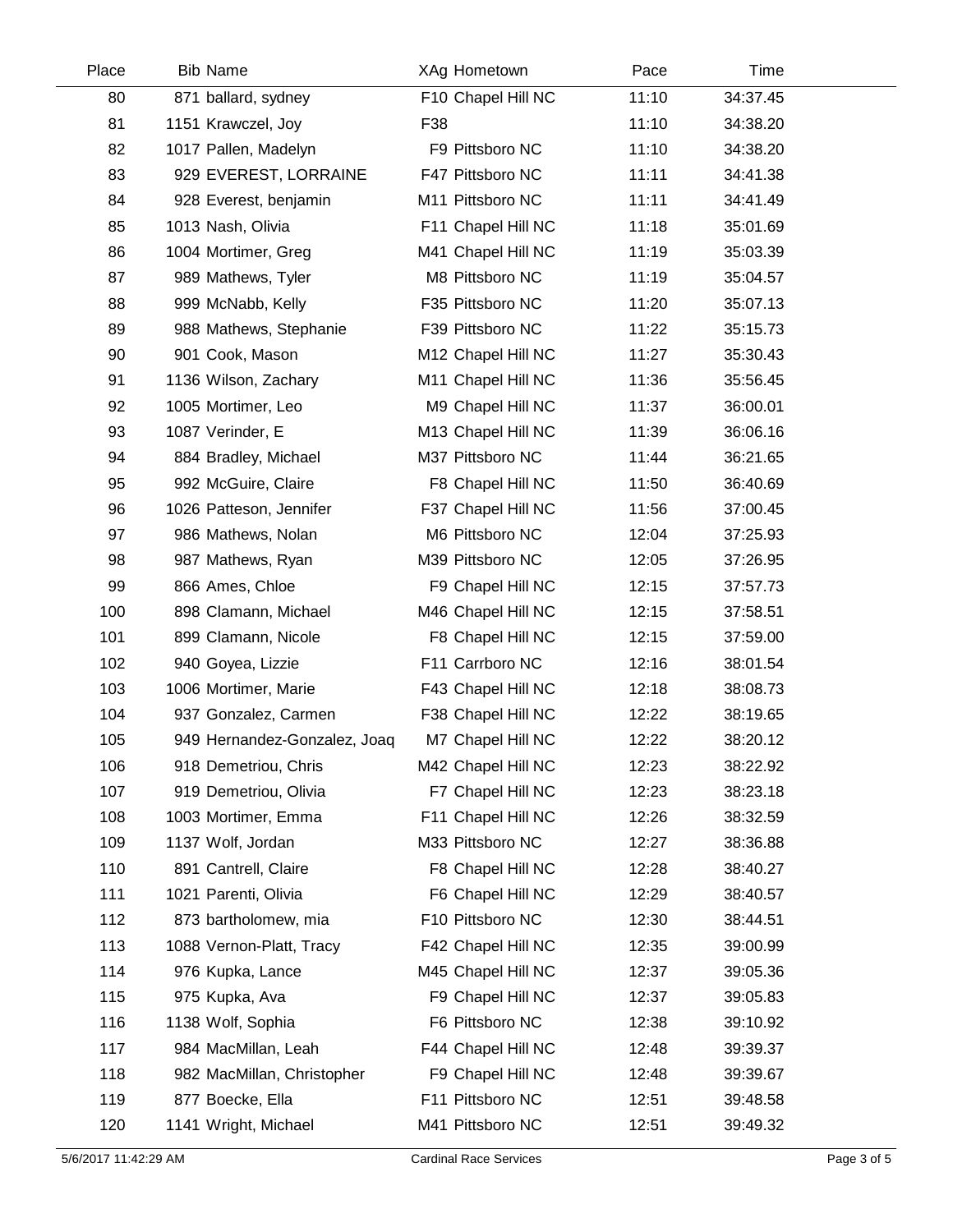| Place | <b>Bib Name</b>           | XAg Hometown       | Pace  | Time     |  |
|-------|---------------------------|--------------------|-------|----------|--|
| 121   | 1140 Wright, Dashiell     | M10 Pittsboro NC   | 12:52 | 39:52.89 |  |
| 122   | 1032 Platt, Jonathan      | M44 Chapel Hill NC | 12:52 | 39:53.72 |  |
| 123   | 1049 Schliebe, Gretta     | F7 Chapel Hill NC  | 12:52 | 39:53.78 |  |
| 124   | 1030 Platt, Elizabeth     | F7 Chapel Hill NC  | 12:52 | 39:54.65 |  |
| 125   | 941 Goyea, Sarah          | F49 Carrboro NC    | 12:54 | 39:58.77 |  |
| 126   | 1051 Sherman, Jenn        | F36 Chapel Hill NC | 13:00 | 40:16.89 |  |
| 127   | 1052 Sherman, Noah        | M6 Chapel Hill NC  | 13:00 | 40:17.96 |  |
| 128   | 945 Hamilton-Gray, Kailee | F20 BURLINGTON NC  | 13:07 | 40:40.87 |  |
| 129   | 1046 Runyan, Nickie       | F23 Sanford NC     | 13:08 | 40:41.41 |  |
| 130   | 1091 Wanderski, Matthew   | M9 Chapel Hill NC  | 13:08 | 40:43.83 |  |
| 131   | 951 Hoopes, Jacob         | M9 Pittsboro NC    | 13:09 | 40:46.40 |  |
| 132   | 1071 Terrell, Gabby       | F10 Chapel Hill NC | 13:23 | 41:29.66 |  |
| 133   | 905 Coykendall, Sage      | F11 Chapel Hill NC | 13:23 | 41:30.65 |  |
| 134   | 948 Helbert, Sydney       | F8 Pittsboro NC    | 13:26 | 41:38.88 |  |
| 135   | 990 Matthews, Ashlynn     | F9 Pittsboro NC    | 13:26 | 41:40.12 |  |
| 136   | 920 Dennis, Olivia        | F11 Chapel Hill NC | 13:27 | 41:41.16 |  |
| 137   | 890 Cantrell, Brady       | M5 Chapel Hill NC  | 13:33 | 41:59.77 |  |
| 138   | 892 Cantrell, Emily       | F42 Chapel Hill NC | 13:33 | 42:01.30 |  |
| 139   | 1082 Van Gils, Caleb      | M10 Pittsboro NC   | 13:49 | 42:50.65 |  |
| 140   | 1135 Wilson, Skyla        | F9 Chapel Hill NC  | 13:50 | 42:53.55 |  |
| 141   | 1083 Van Gils, Henry      | M32 Pittsboro NC   | 13:52 | 42:59.57 |  |
| 142   | 1084 Van Gils, Henry      | M11 Pittsboro NC   | 13:53 | 43:01.66 |  |
| 143   | 879 Boecke, Natalie       | F8 Pittsboro NC    | 13:56 | 43:10.78 |  |
| 144   | 1064 Stober, Savannah     | F7 Pittsboro NC    | 13:57 | 43:14.60 |  |
| 145   | 981 Lloyd, Tammy          | F40 Chapel Hill NC | 13:57 | 43:15.20 |  |
| 146   | 979 Lloyd, Charlotte      | F7 Chapel Hill NC  | 13:57 | 43:15.77 |  |
| 147   | 983 MacMillan, Danielle   | F8 Chapel Hill NC  | 13:57 | 43:15.80 |  |
| 148   | 1063 Stober, Daniel       | M43 Pittsboro NC   | 13:57 | 43:16.04 |  |
| 149   | 931 Faris, Stephanie      | F41 Pittsboro NC   | 14:17 | 44:16.37 |  |
| 150   | 930 Faris, Penelope       | F6 Pittsboro NC    | 14:17 | 44:17.01 |  |
| 151   | 883 Bradley, Liam         | M5 Pittsboro NC    | 14:23 | 44:35.49 |  |
| 152   | 885 Bradley, Regi         | F34 Pittsboro NC   | 14:23 | 44:35.85 |  |
| 153   | 912 Dallesandro, Cheyenne | F43 Pittsboro NC   | 14:31 | 44:59.80 |  |
| 154   | 913 Dallesandro, Griffin  | M6 Pittsboro NC    | 14:31 | 45:00.25 |  |
| 155   | 1047 Rychel, Brianne      | F37 Pittsboro NC   | 14:34 | 45:10.02 |  |
| 156   | 1068 Stuber, Anouk        | F7 Pittsboro NC    | 14:35 | 45:11.27 |  |
| 157   | 1018 Papendieck, Mark     | M36 Chapel Hill NC | 14:36 | 45:14.28 |  |
| 158   | 1019 Papendieck, Tallulah | F8 Chapel Hill NC  | 14:36 | 45:14.62 |  |
| 159   | 903 Cook, Tegan           | F7 Chapel Hill NC  | 14:39 | 45:24.47 |  |
| 160   | 902 Cook, Rakel           | F45 Chapel Hill NC | 14:39 | 45:25.46 |  |
| 161   | 1059 Springle, Matt       | M33 Chapel Hill NC | 14:45 | 45:42.54 |  |
|       |                           |                    |       |          |  |